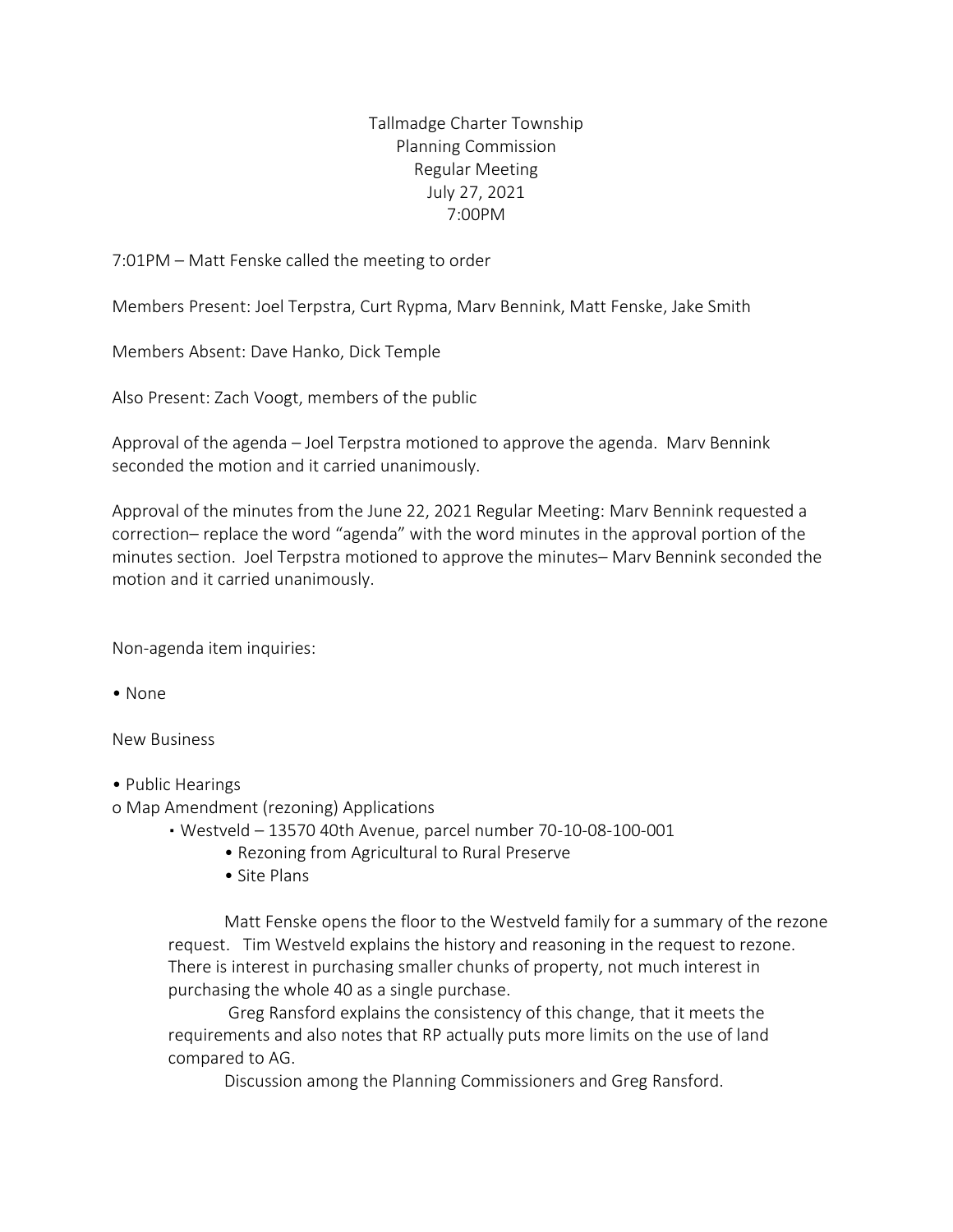Joel Terpstra motions to open the public hearing. Marv supports and it is carried unanimously.

Public Comment:

Rod Tibbe 13477 40<sup>th</sup> Ave – property on west side of 40<sup>th</sup>. Concern is the runoff water from this property into his property, under driveway, thru a culvert, and crosses property 1400 ft, which is not maintained by drain commission. It is privately maintained. Concern of additional runoff, which will affect his driveway, property and neighbor's property. IT is currently flooding, during wet seasons, and heavy rains.

Greg explains how the commission could have some control over water flow depending on how the property would be sold/split in

Brian Langerak - 3808 Whitetail Trail. Representative of the Whitetail association. They are ok with large acre splits, very nervous about the potential of lots of small

2.5 acre lots. Comments from Randy Westveld and Greg Ransford.

Jeff Palmitier - 3554 Johnson St. – East side of this property. Concern with drainage, and future water issues on his property.

Public Hearing closed – Joel moved to closed public hearing, Marv supported. All supported and motion carried unanimously.

Joel Terpstra states the requests fits the parameters of the township. The water run off can be discussed based on future use. He asked the application if the health dept was out to test the soils. Applicant said they have not.

Joel Terpstra motions to recommend this rezone from AG to RP as the request is consistent with the TCTMP, is compatible with surrounding districts and uses, and is capable of supporting all of the uses permitted by the requested zoning district. Motion was supported by Dave Hanko and the motion is carried unanimously.

## o Luxury Fabrics Amendment

▪ Creation of a southern overhead door

Floor was opened to Zach Voogt, as representative engineer on this project. He explained the owner has been thinking about the intended use of the building. Would like another door as a just in case needed use. Not primary use door. Would be intended to be serviced thru green space.

Discussion among Greg, Zach, and Commissioners.

Joel Terpstra moved that the Planning Commission allows the applicant to add an overhead door on the south side of building and that the approach to the emergency access drive and the emergency access drive will have be paved to match the standards of the parking lot or they can use the original site plans that was approved without the door. Dave Hanko supports the motion. No further discussion. All approved. Motion is carried.

Old Business None